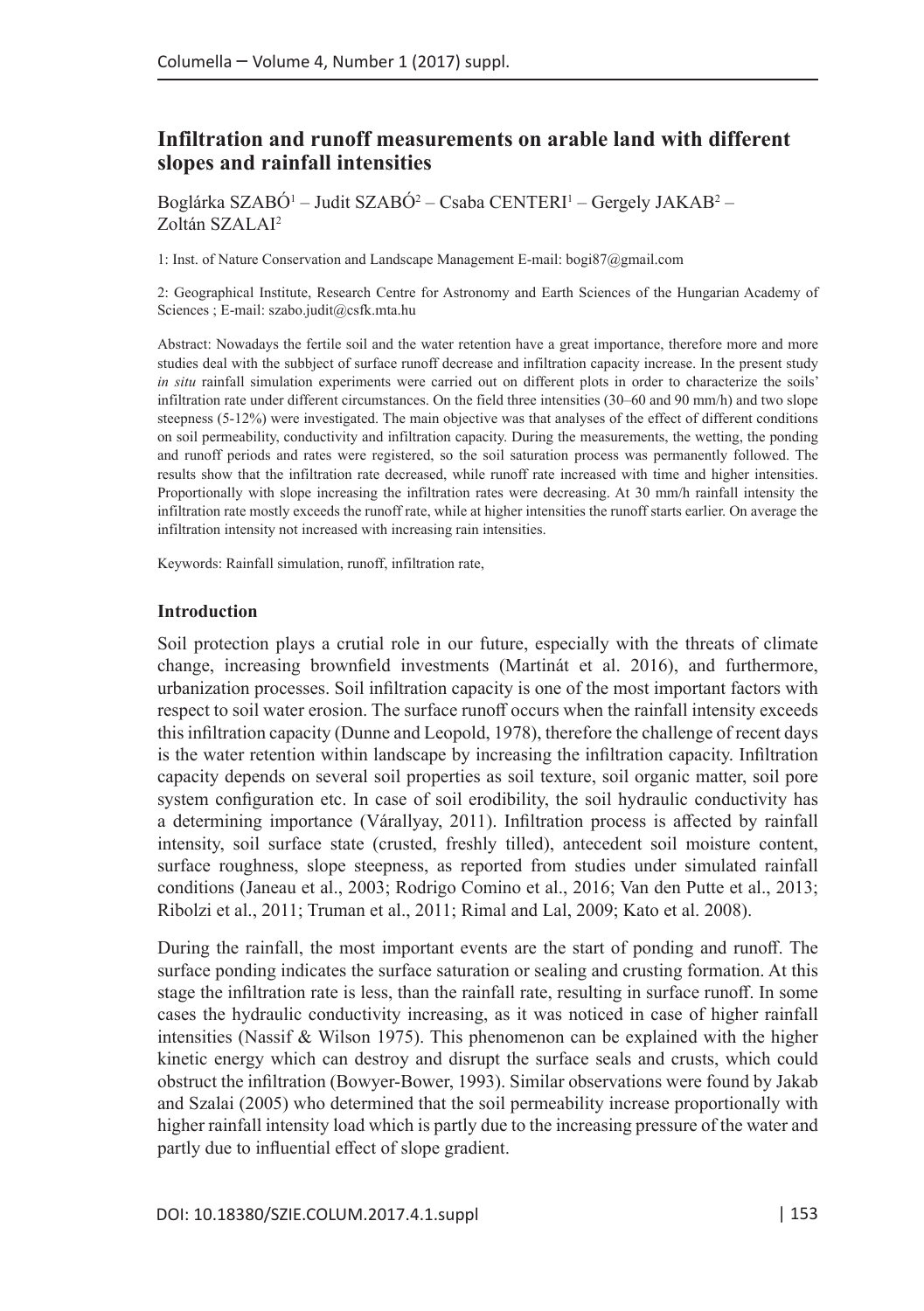Within this study our main objective was to examine the runoff and the soil infiltration rate under different rainfall intensities and slope gradients. The main research questions were as follows: 1. which parameter has greater impact on the infiltration rate; and 2. how the rainfall intensity affects the infiltration rate?

## **Materials and methods**

The experiment was carried out in July 2015, in Gerézdpuszta (Somogy County, Hungary) with Shower Power-02 rainfall simulator, which was constructed by the Geographical Institute, Research Centre for Astronomy and Earth Sciences, Hungarian Academy of Sciences. In field 30–60 and 90 mm/h rainfall intensities and two slope sections with 5 and 12% inclinations were applied on fenced ground with 6  $m^2$  plot size (3x2 m). The device is equipped with two 80100 Veejet alternating nozzles. The rainfall intensity can be adjusted with the number of nozzle-swing during a given time. The drainage water is collected by two metal triangles with drain-pipe at the bottom of the plot. The runoff volume was registered through these triangles, and the time with the amount of runoff was read when one of the two measuring barrels reached the 2 liter limit.

The experimental area can be characterized with eroded Raman's brown forest soil and Regosol. At the infiltration intensity determination, the applied model was the Horton (1933) type, where the illustration of intensity in the mirror of time can give a curve which can characterize the whole process. The relationship has the following format:

$$
Y = P0 * (x - P1) - (P0 / P2) * (1 - exp (-P2 * (x - P1)))
$$

where Y: Cumulative runoff (1); x time of the process (min); P0 maximal, constant runoff intensity ( $l/min$ ); P1 the starting time of runoff (min); P2 Runoff changing indicator ( $1/l$ ) min). In knowledge of P0 parameter we can represent the soil permeability in mm/h.

## **Results and discussion**

Generally, the infiltration rate decrease is typical with time and when the runoff starts it shows near constant values. The runoff intensity proportionally increased with ascending rainfall intensity and slope gradient. Based on the charts (Figure 1-2.) we can reveal that under 20 mm/h rainfall intensity runoff doesn't occur, while at about 50 mm/h, the rate of infiltration and runoff is almost equal and above that the runoff rate exceeds the infiltration rate.



*Figure 1.: Relationship between rainfall intensity and infiltration rate in case of 5% and 12% slope* Infiltration intensities were further investigated with respect to rainfall intensities and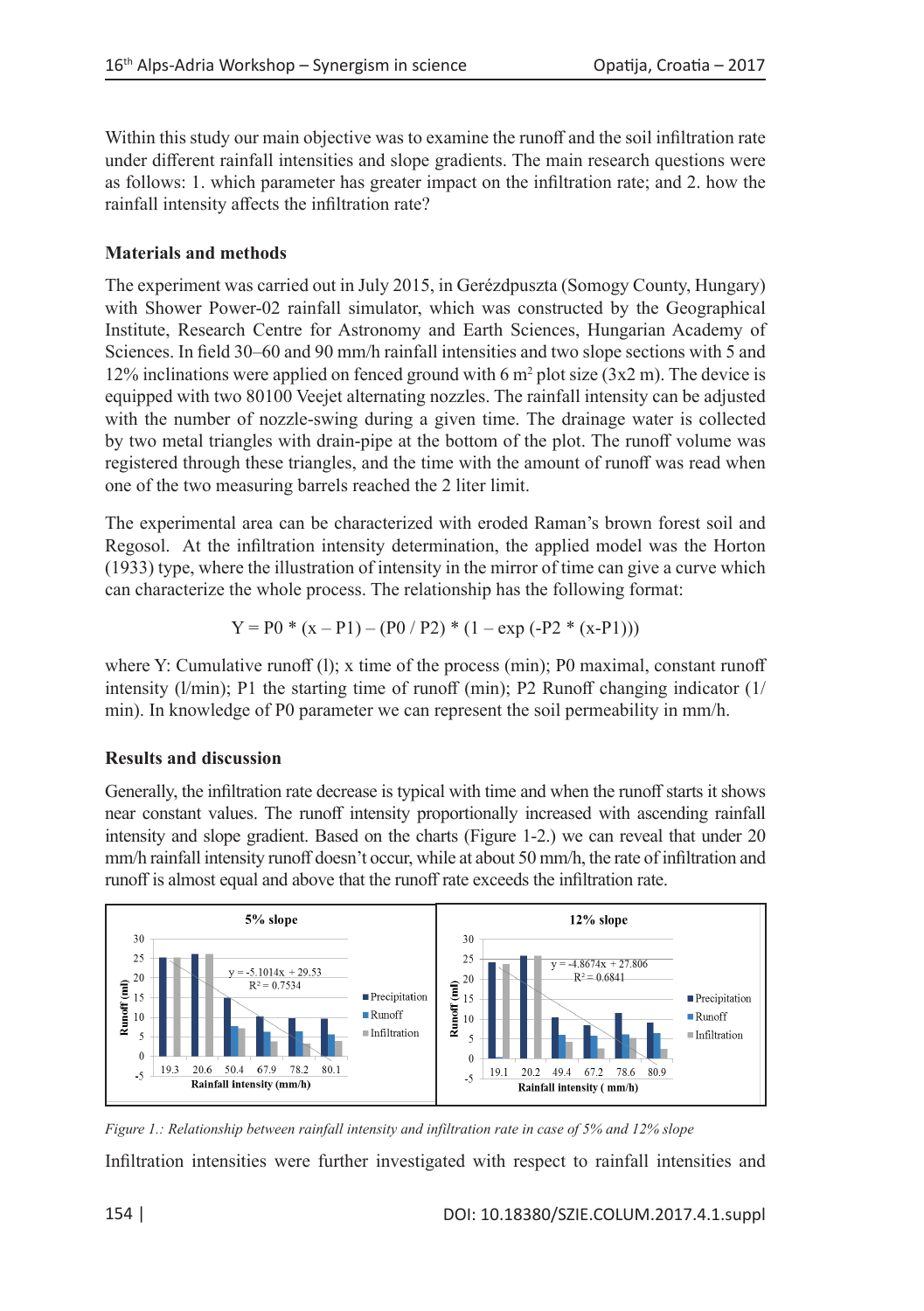two different slope inclinations (Figure 2.), where at 5% slope the infiltration intensity increased slightly with the rainfall intensity, what has not proved in case of 12% slope.



*Figure 2.: Relationship between rainfall infiltration intensity in case of 5% and 12% slope*

Based on the measurements, the relationship between the rainfall intensity and runoff is high (Figure 3.), therefore in this case we can tell that while the infiltration rate doesn't the amount of runoff more depend on the rainfall intensity.



*Figure 3.: Relationship between rainfall intensity and runoff coefficient in case of 5% and 12% slope*

## **Conclusions**

Based on the results the slope category and the rainfall intensity do not determine the infiltration rate, although on lower slope section slight (statistically insignificant) increasing was observed with higher rainfall intensities. Stronger relationship was observed between the rainfall intensity and the runoff coefficient.

## **Acknowledgement**

B. Szabó wishes to acknowledge the support of the Geographical Institute, Research Centre for Astronomy and Earth Sciences, Hungarian Academy of Sciences, who could ensure the rainfall simulator at my field studies. The research was partly funded by Hungarian grant Research Centre of Excellence-11476-3/2016/FEKUT.